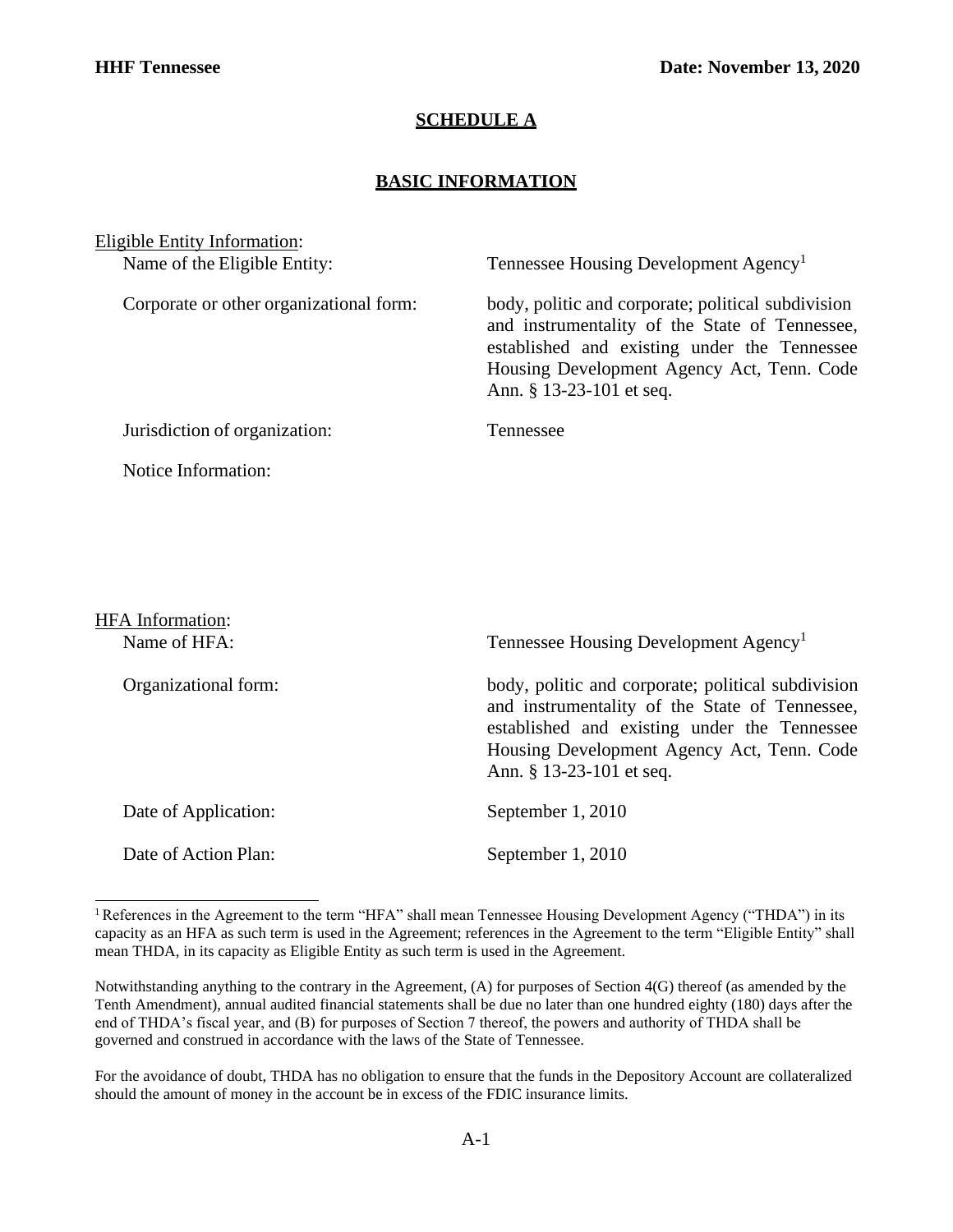## Notice Information:

| <b>Program Participation Cap:</b>                                                   | \$302,336,993.00                                                                         |
|-------------------------------------------------------------------------------------|------------------------------------------------------------------------------------------|
| Portion of Program Participation Cap<br><b>Representing Original HHF Funds:</b>     | N/A                                                                                      |
| Portion of Program Participation Cap<br><b>Representing Unemployment HHF Funds:</b> | \$81,128,260.00                                                                          |
| Rounds 1-4 Funding Allocation:                                                      | \$217,315,593.00                                                                         |
| Round 5 Funding Allocation:                                                         | \$85,021,400.00                                                                          |
| Program Funds:                                                                      | \$271,112,421.44                                                                         |
| Permitted Expenses:                                                                 | \$31,224,571.56                                                                          |
| <b>Closing Date:</b>                                                                | September 23, 2010                                                                       |
| <b>First Amendment Date:</b>                                                        | September 29, 2010                                                                       |
| <b>Second Amendment Date:</b>                                                       | December 16, 2010                                                                        |
| Third Amendment Date:                                                               | May 25, 2011                                                                             |
| <b>Fourth Amendment Date:</b>                                                       | September 28, 2011                                                                       |
| <b>Fifth Amendment Date:</b>                                                        | December 8, 2011                                                                         |
| <b>Sixth Amendment Date:</b>                                                        | May 3, 2012                                                                              |
| <b>Seventh Amendment Date:</b>                                                      | November 15, 2012                                                                        |
| <b>Eighth Amendment Date:</b>                                                       | June 11, 2014                                                                            |
| <b>Ninth Amendment Date:</b>                                                        | September 29, 2015                                                                       |
| <b>Tenth Amendment Date:</b>                                                        | April 1, 2016                                                                            |
| <b>Eleventh Amendment Date:</b>                                                     | June 28, 2016                                                                            |
| <b>Twelfth Amendment Date:</b>                                                      | December 19, 2016                                                                        |
| Eligible Entity Depository Account Information:                                     | See account information set forth in the<br>Depository Account Control Agreement between |